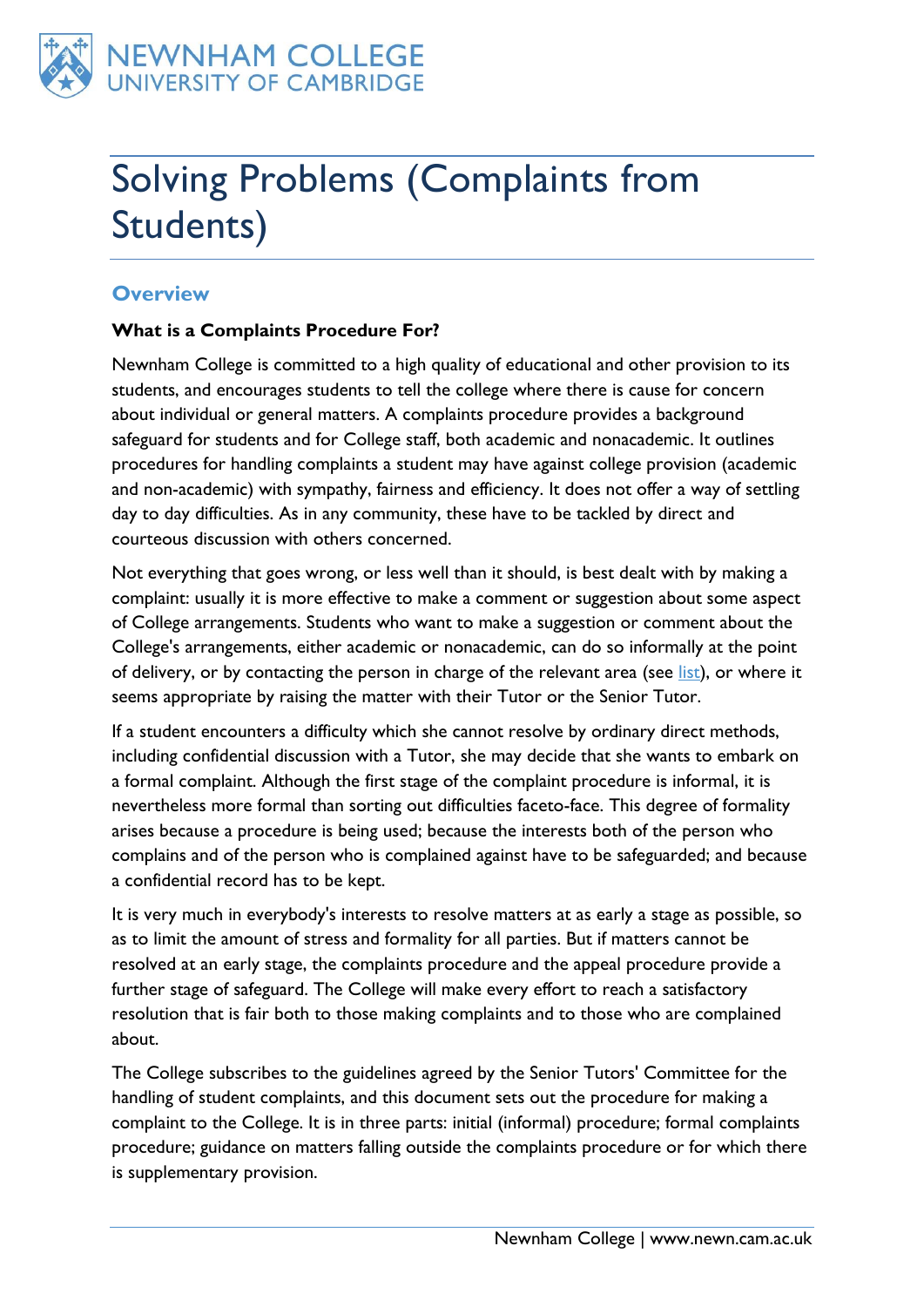#### **Using the Complaints Procedure: general points**

The College has a duty to provide fair and objective procedures for examining and resolving complaints, and to ensure that its procedures are free from partiality arising from personal or institutional conflict of interest, or other sources of bias.

Except in very serious cases complaints will begin with the initial (informal) procedure.

A student who seeks to make a complaint should first approach her Tutor or the Senior Tutor, who will attempt to resolve the matter. If a student is not satisfied with the steps taken or recommended by the Tutor or Senior Tutor, then the initial (informal) complaints procedure should be followed. The following general points should be noted:

- Anybody using the complaints procedure should initiate procedures as soon as possible following the occurrence of a problem, normally within one calendar month.
- No student will be disadvantaged by having raised a complaint, but the College expects that students will not make frivolous, ungrounded or malicious complaints (such action might provide reason for others to complain).
- No one may make a complaint on behalf of a third party.

A student who wishes to complain about a matter that is not within the control of the College but within that of another institution, e.g. the University or another College, should consult the Senior Tutor who will identify the appropriate point of contact within the Faculty, Department or College and take up the matter on the student's behalf.

Every attempt will be made to maintain the confidentiality of complainants. The names of complainants will not be disclosed to anyone who does not need to know for the fair resolution of the complaint. No-one will be told the complainant's name without the express agreement of the complainant. However, in some cases identification of the complainant may be necessary for any action to be taken.

Every attempt will also be made to protect the identity of the person against whom the complaint is made. The College expects a student making a complaint to observe suitable discretion on the issue while the matter is being resolved.

Where a complaint is made against a College employee or against a student, a fair investigation will normally require disclosure of the complainant's identity to the person complained against. At each stage of the procedure, the College will try to tell a person who complains whether her identity must be or is likely to be revealed. The College expects that the person who complains will not disclose, other than to those involved in seeking a resolution of the complaint, the name of any individual directly involved in her complaint. Doing so could lead to counter complaints.

The College expects that in raising issues of complaint, a student will herself be aware of, and have observed, her obligations as a member of the College and University.

The College will keep a log of types of complaints received and the way they are dealt with. This is done in order to monitor the quality of its services and responsiveness to student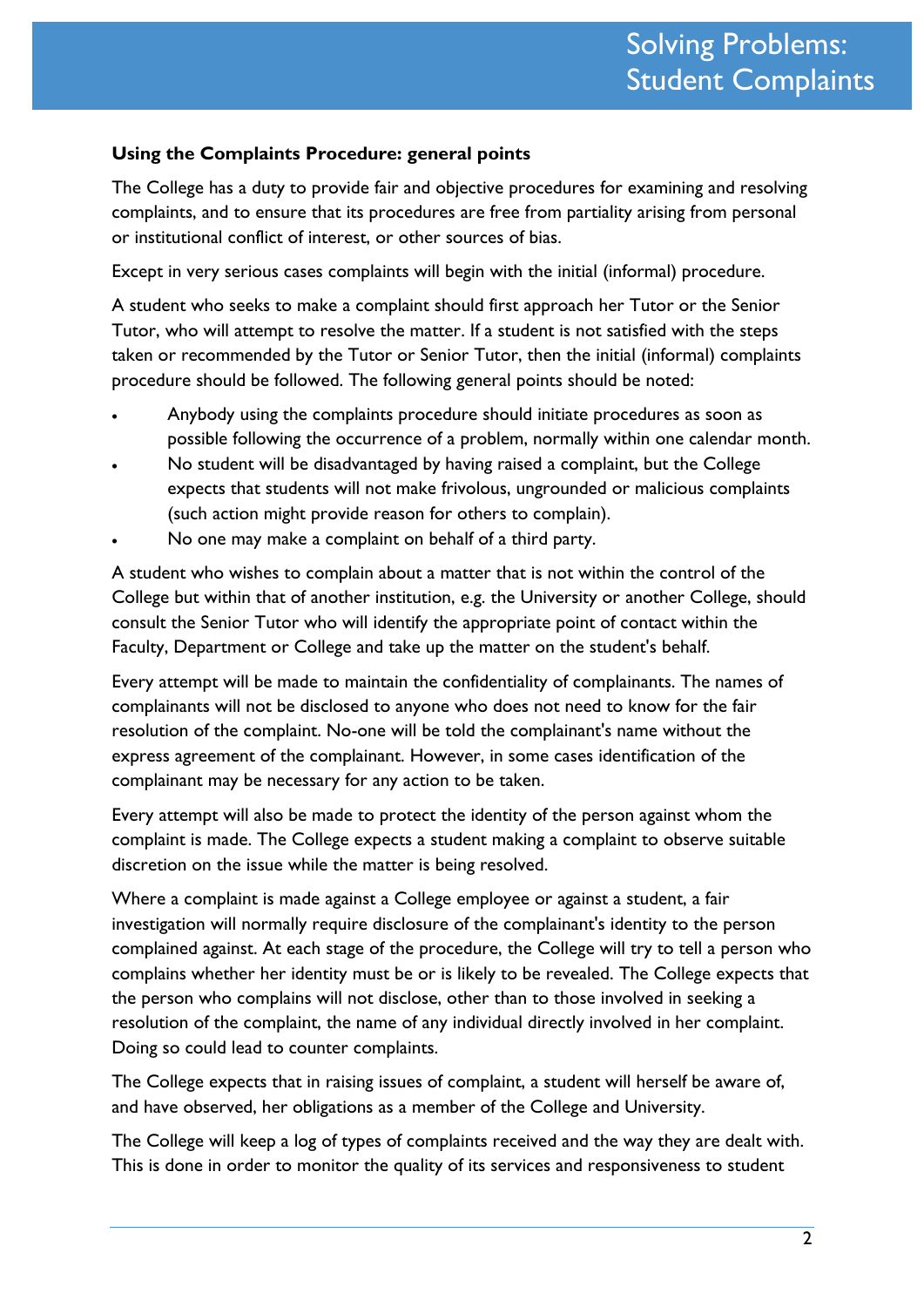comments, suggestions and complaints. No individual's name will be included in the log of complaints received and handled.

## **Initial (Informal) procedure**

#### **Stage one**

Students who encounter a difficulty with College arrangements that they cannot resolve themselves should first raise the matter with the responsible individual. If informal discussion does not resolve the situation satisfactorily, the person responsible for the area (see [list\)](https://d.docs.live.net/about/people/officers-staff/) to which the issue relates should be approached, either directly or, if preferred, through a College Tutor or Director of Studies. The Senior Tutor will also be able to offer advice as to the office holder/Head of Department most closely associated with the complaint. A prompt response will be provided, allowing for reasonable time to investigate the incident.

If informal discussions with the relevant office holder/Head of Department and the student are not able to resolve the complaint, then the Senior Tutor will listen personally to each party and, subsequently, hold a meeting with both parties to propose a means of resolving the complaint.

#### **Stage two**

In cases where a student feels that a complaint has not been resolved by Stage One procedures, a complaint should be made in person or in writing to the Vice Principal. The Vice Principal will appoint a Complaints Officer (who will normally be a Senior Member of Council) to investigate the matter as soon as possible, including listening personally to the other party and inviting a written statement from the person or persons complained against.

The Complaints Officer shall not be the Senior Tutor or the Tutor of the student concerned.

An initial response to any complaint made during Full Term can be expected within 7 days of its receipt and a considered written response to the complaint giving reasons for the decision, and setting out the details of any remedy, should be received within three weeks (allowing for periods of vacation or College closure). Any subsequent remedy will be implemented with the minimum of delay. These written records will be kept by the College Secretary in a confidential file separate from employment or student files.

In the event that a complaint is against the Vice Principal, the complaint should be put in writing to the Principal, who will appoint a Complaints Officer as above.

#### **Formal complaints procedure**

It is hoped that very few complaints would remain unresolved after the Complaints Officer's investigation. However, should a complaint remain unresolved, the complainant can request that the matter is referred to the Complaints Committee (Student Affairs).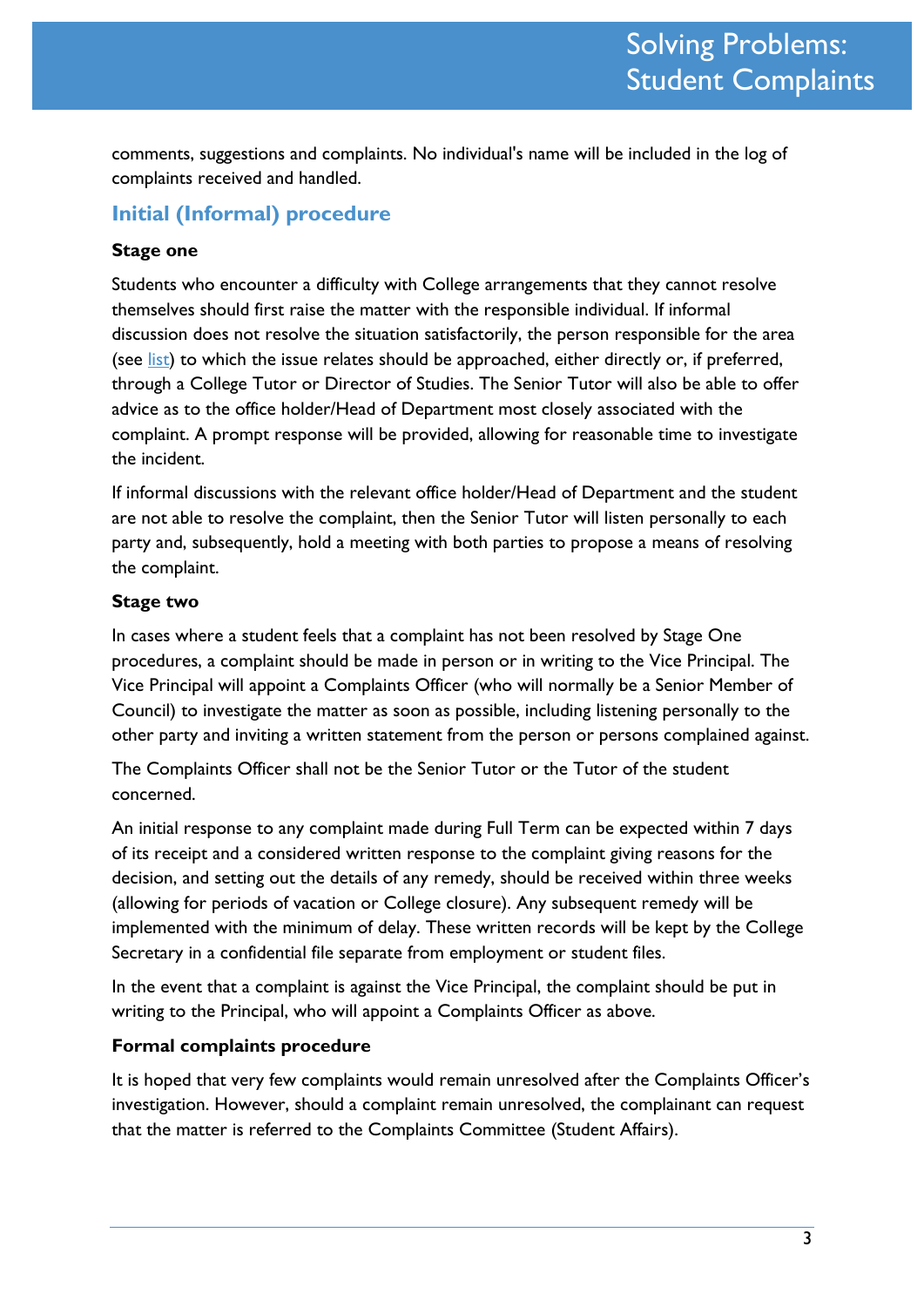## **The standing Complaints Committee (Student Affairs)<sup>1</sup>**

There shall be a standing Complaints Committee (Student Affairs), to consider all complaints which remain unresolved at the end of the initial (informal) stage of the complaints procedure. Its members, appointed by Council, shall be:

- The Chairman (who shall NOT be the Senior Tutor)
- Three Tutors of whom one shall sit on any one occasion<sup>2</sup>
- Four Directors of Studies of whom one shall sit on any one occasion
- Two Junior Members (normally, the President of the JCR, and the President of the MCR), of whom one shall sit on any one occasion.

Each Tutor shall serve for 3 years, except that, in the case of the first appointment under these regulations, one Tutor shall be elected to serve for 2 years.

Each Director of Studies shall serve for 3 years, except that in the first election under these regulations 4 shall be appointed, one Director to serve for 1 year, one for 2 years, one for 3 years and one for 4 years.

In each case referred to the Complaints Committee (Student Affairs) the Chairman shall convene a panel of available members.

Should it prove impossible to convene a meeting with the full number of members, the Complaints Committee may co-opt members to fill any vacancy, provided that a Tutor's place be filled by a Tutor, or a Director of Studies' place by another Director of Studies. A Junior Member's place may only be filled by a Junior Member.

## **A. Procedure and conduct of the standing Complaints Committee (Student Affairs)**

1. If a complaint remains unresolved after the Complaints Officer's investigation, the complainant can request that the matter is referred to the Complaints Committee (Student Affairs). The complainant must make any such request in writing, to the Chairman of the Complaints Committee (Student Affairs) giving her reasons for doing so. The complainant may indicate the form of remedy being sought (e.g. an explanation or apology, a change in practice or policy, financial compensation, disciplinary or other appropriate action), without prejudice to the final remedy determined.

The Chairman of the Complaints Committee (Student Affairs) shall then convene the Committee, and inform the Council that a case has been referred to the Committee. The fact of the referral (without any personal or other identifying detail) shall be reported in Reserved Business.

<u>.</u>

It is envisaged that the standing Complaints Committee (Student Affairs) will have the same membership as the standing Sub-Commitee of the Education Committee and the standing Disciplinary Committee, but augmented by two Junior Members.

 $2$  "Tutor" includes Tutors with named Tutorial posts, Assistant Tutors, and Assistant Graduate Tutors.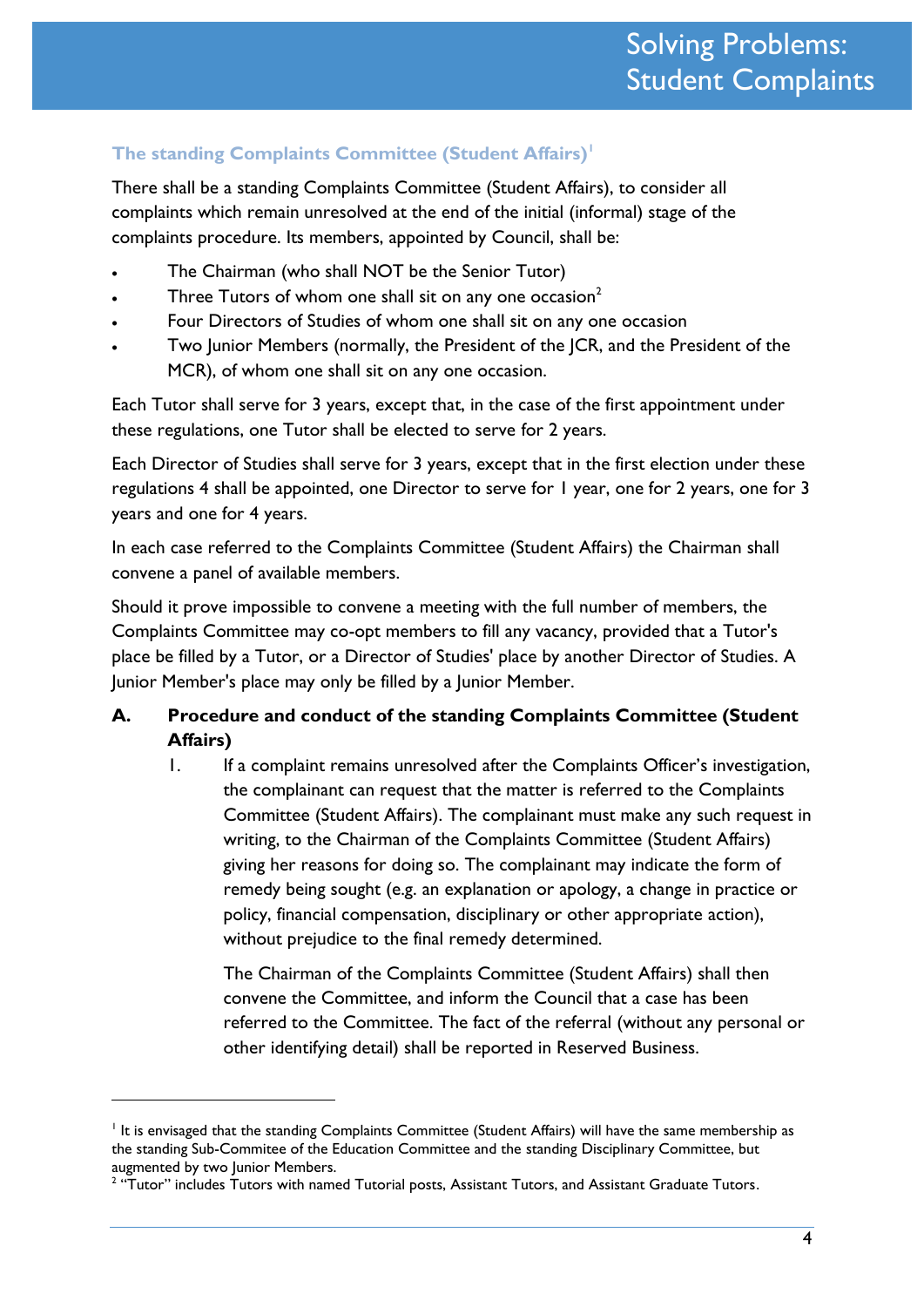- 2. The complainant and the person complained of must, at the earliest opportunity, be notified in writing of the date and time of the meeting of the Complaints Committee (Student Affairs), provided with a copy of this procedure, and with a copy of any available written material relating to the complaint, including that made available at the initial (informal) stage of the procedure. This material, together with any submission made and evidence submitted by the complainant, will be made available to the Complaints Committee (Student Affairs). The Complaints Committee (Student Affairs) is the primary tribunal of fact and therefore the substantive evidence gathering hearing, whose recommendation is forwarded to Council.
- 3. The complainant and the person complained of (if relevant) may present her case in one or more of the following ways all equally acceptable to the Complaints Committee (Student Affairs):
	- 1. by making a written submission;
	- 2. by asking a resident Senior Member of the University (on the Roll of the Regent House) to speak on her behalf;
	- 3. by appearing in person before the Committee. NB: A student wishing to attend in person is entitled to bring with her someone of her choosing as a friend or supporter, but not as an advocate entitled to speak on her behalf.
	- 4. The complainant and the person complained of and the Senior Member (as in A3b, if speaking on their behalf), if either of them so wish, may provide a written statement and speak to it at the meeting and may ask the Complaints Committee (Student Affairs) to hear from such witnesses as the Committee deem appropriate.
	- 5. The Complaints Committee (Student Affairs) reserves the right to call the complainant and the person complained of to a special meeting in order to put questions to them, should this be found necessary after it has considered the evidence.
	- 6. The Complaints Committee (Student Affairs) shall make a recommendation to the College Council. Appropriate remedies may include: a written or verbal explanation or apology; a change in practice or policy; financial compensation; disciplinary or other appropriate action. The Chairman of the Complaints Committee (Student Affairs) shall communicate the recommendation to the student in writing together with a statement of the reasons.
	- 7. The complainant and the person complained of shall be advised that they should give notice in writing of any wish to appeal for a reconsideration of the case by the College Council within 7 days.